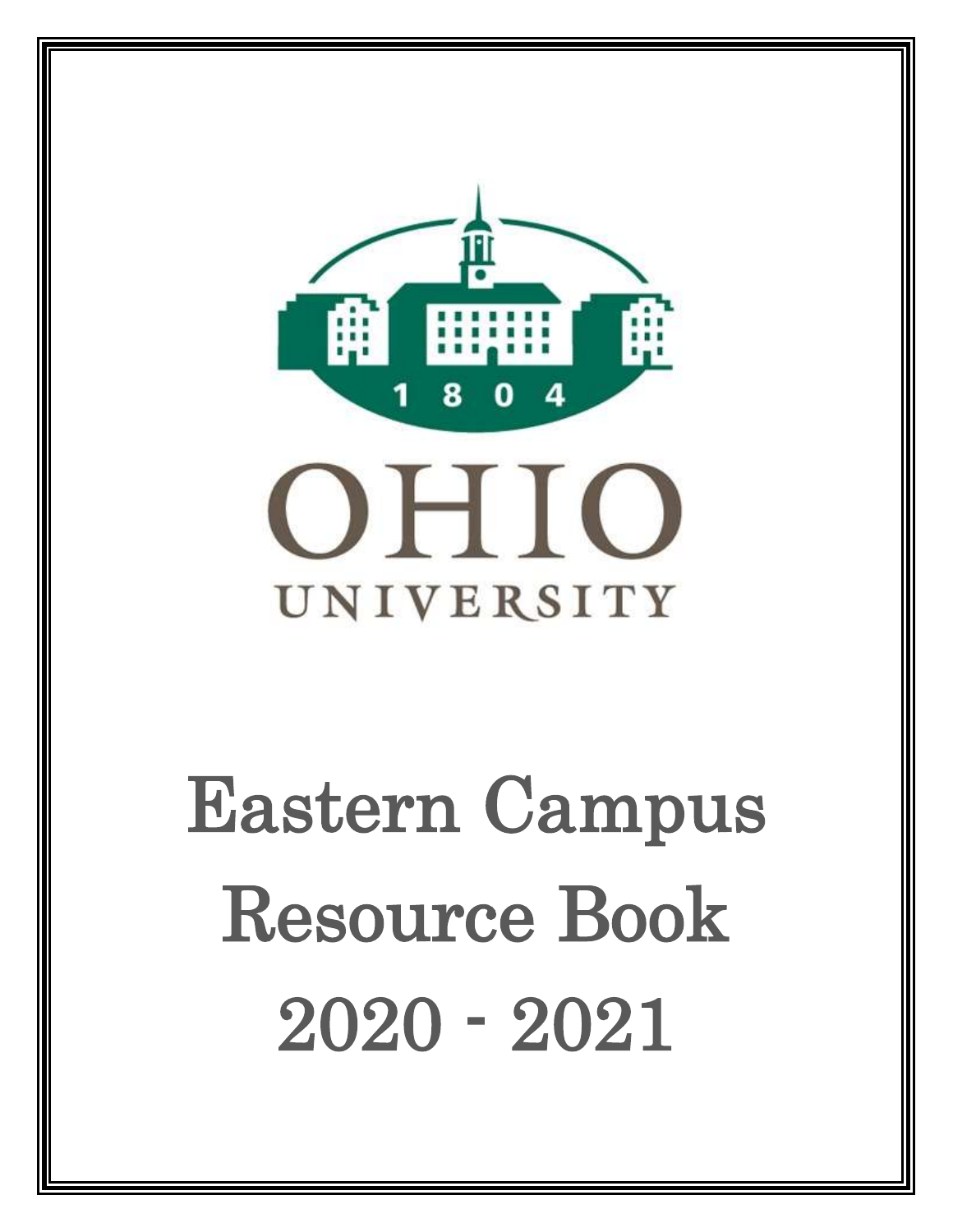### **Table of Contents**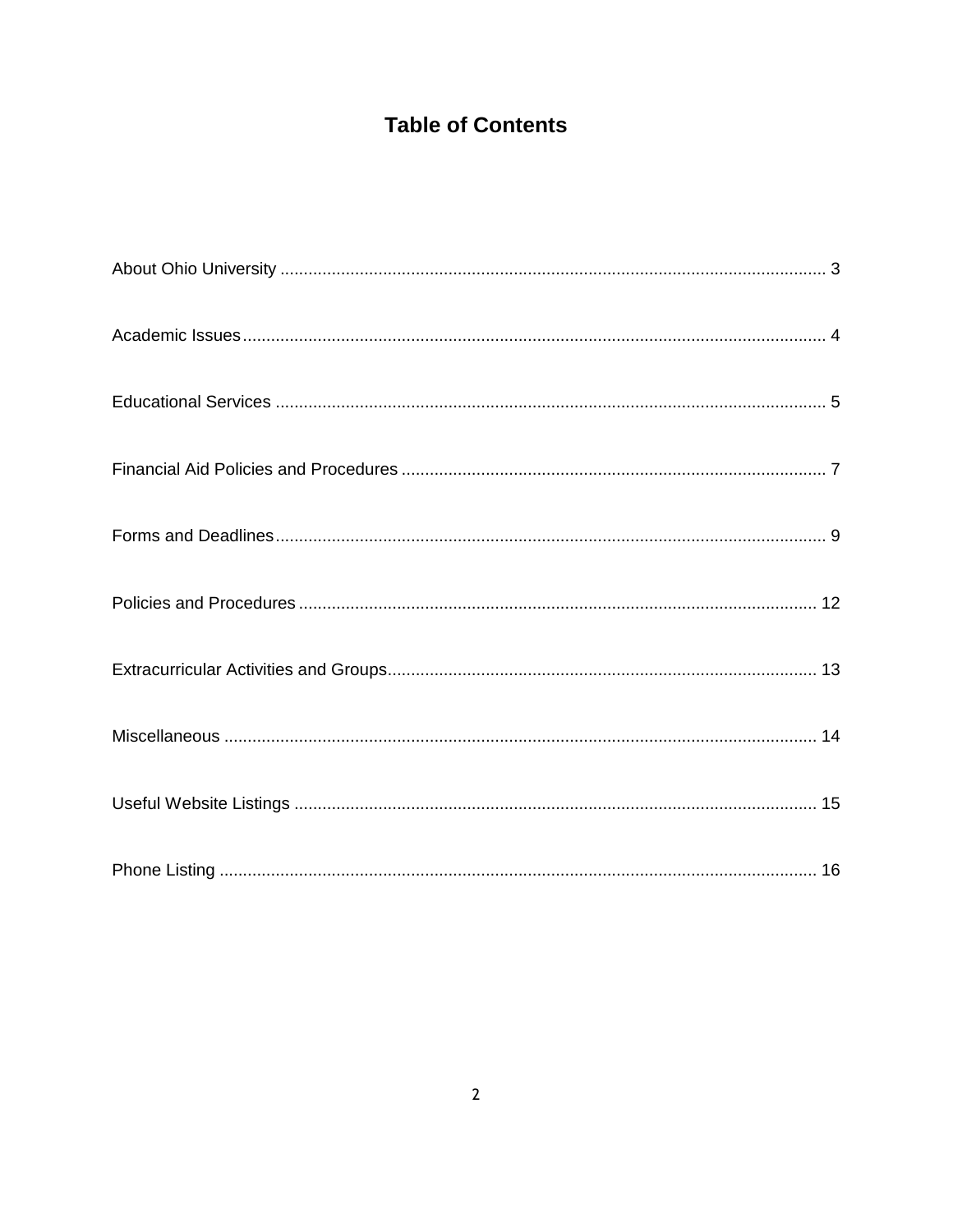## **About Ohio University**

Established in 1804, Ohio University is the oldest institution of higher learning in the state of Ohio. Combine tradition and history with our strong academic reputation and you will not only get Ohio's first university, but what we like to consider Ohio's finest university.

Ohio University Eastern Campus is one of the five regional campuses within the Ohio University system. Established in 1957 as a way to make higher education accessible for students in more rural areas, the Eastern Campus has grown to provide several degree completion-programs.

## **Ohio University Mission Statement**

Ohio University holds as its central purpose the intellectual and personal development of its students. Distinguished by its rich history, diverse campus, international community, and beautiful Appalachian setting, Ohio University is also known as well for its outstanding faculty of accomplished teachers whose research and creative activity advance knowledge across many disciplines.

## **Ohio University Vision Statement**

Ohio University will be the nation's best transformative learning community where students realize their promise, faculty advance knowledge, staff achieve excellence, and alumni become global leaders.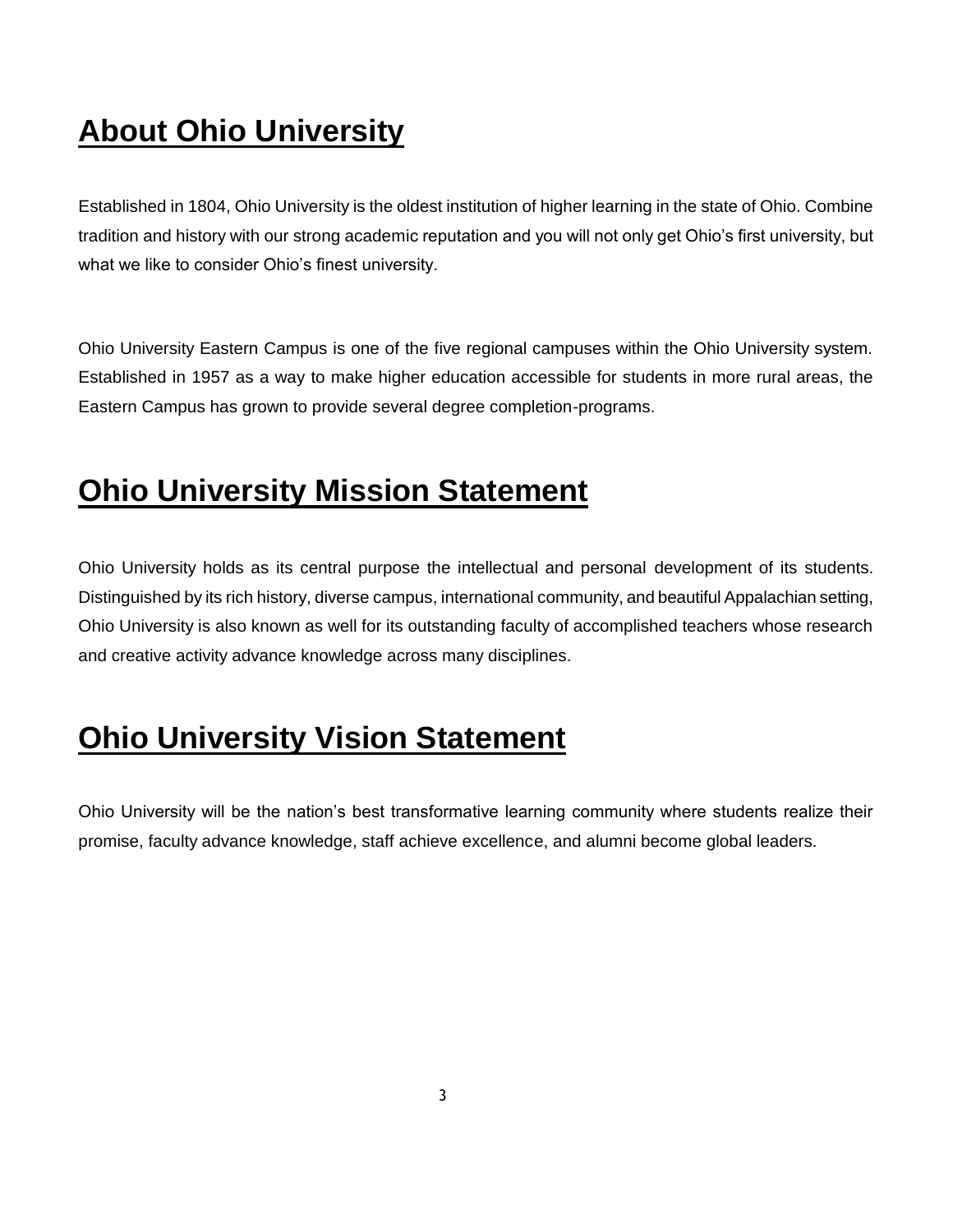#### **Academic Issues**

**Academic Catalog**: The 2020-2021 academic catalog is available electronically at www.catalogs.ohio.edu. It is the student's responsibility to know and follow current requirements and procedures at the departmental, College and University levels.

**Academic Misconduct**: A complete listing of all judiciary expectations can be found in the Student Code of Conduct link located at www.ohio.edu/student-affairs/communitystandards. All forms of academic misconduct are prohibited by the Code of Student Conduct. Academic misconduct refers to dishonesty in assignments or examinations (cheating); presenting the ideas or the writing of someone else as your own (plagiarism); or knowingly furnishing false information to the University by forgery, alteration, or misuse of university documents, records, or identification. Academic misconduct includes, but is not limited to, the following examples: permitting another student to plagiarize or cheat from your work; submitting an academic exercise (written work, printing, sculpture, computer program) that has been prepared totally or in part by another; acquiring improper knowledge of the contents of an exam; using unauthorized material during an exam; submitting the same paper in two different courses without the knowledge and consent of your professors; or submitting a forged grade change slip.

If you have committed any act of academic misconduct, as determined by the judgment of a faculty member or by the procedures of the Office of Community Standards and Student Responsibility, serious action will be taken against you. These actions may include failure of work undertaken, failure of the course, and/or formal disciplinary action, including suspension or expulsion by this office.

In cases of academic misconduct, a faculty member has the authority to grant a failing grade. If your course grade is lowered by an instructor who has accused you of plagiarism, you may appeal this grade first through the instructor, then the Division Coordinator, and then the dean of your college. If satisfaction is not achieved through this process, the dean will appoint a faculty committee of five members, including the Division Coordinator, to consider your case and render a decision. The decision of this committee is not subject to further appeal.

The faculty member has the discretion to refer your case to the Office of Community Standards and Student Responsibility. The Director of Judiciaries, the University Hearing Board, and the University Appeal Board have the authority to take formal action that includes but is not limited to suspension or expulsion from the university. To be clear, however, the Director of Judiciaries, the University Hearing Board, and the University Appeal Board have no authority to modify the grade given by a faculty member.

If you wish to appeal an action of the University, please see the student conduct process on the website.

**Advising** - Each semester students must meet with their assigned academic advisor and discuss scheduling classes for the next semester. An advising hold will only be released once the student meets with the academic advisor.

**Class Cancellation**: It may occasionally be necessary for OHIO Eastern to cancel classes due to inclement weather, water line breaks, power failures, etc. The University will list cancellations on local news stations and radio stations as well as record a message on the telephone answering service at 740-695-1720. Campus closures and alerts will also be sent out via SMS (text message) and posted on the OHIO Eastern website, [http://www.ohio.edu/eastern.](http://www.ohio.edu/eastern)

**Class Absence:** Attendance policies are set for each course by the instructor. Refer to the course syllabus for individual professors' attendance policies. Even when attendance is not mandatory, attendance and class participation can only benefit the student.

**Degree Audit Reports (DARS)**: This is a record of academic courses for each student which shows the student's progress toward his/her degree. Official DARS reports are available through your Student Center. Freshmen students will learn to read the DARS report in their UC 1000 class. Students can also seek assistance from an academic advisor for reading the report.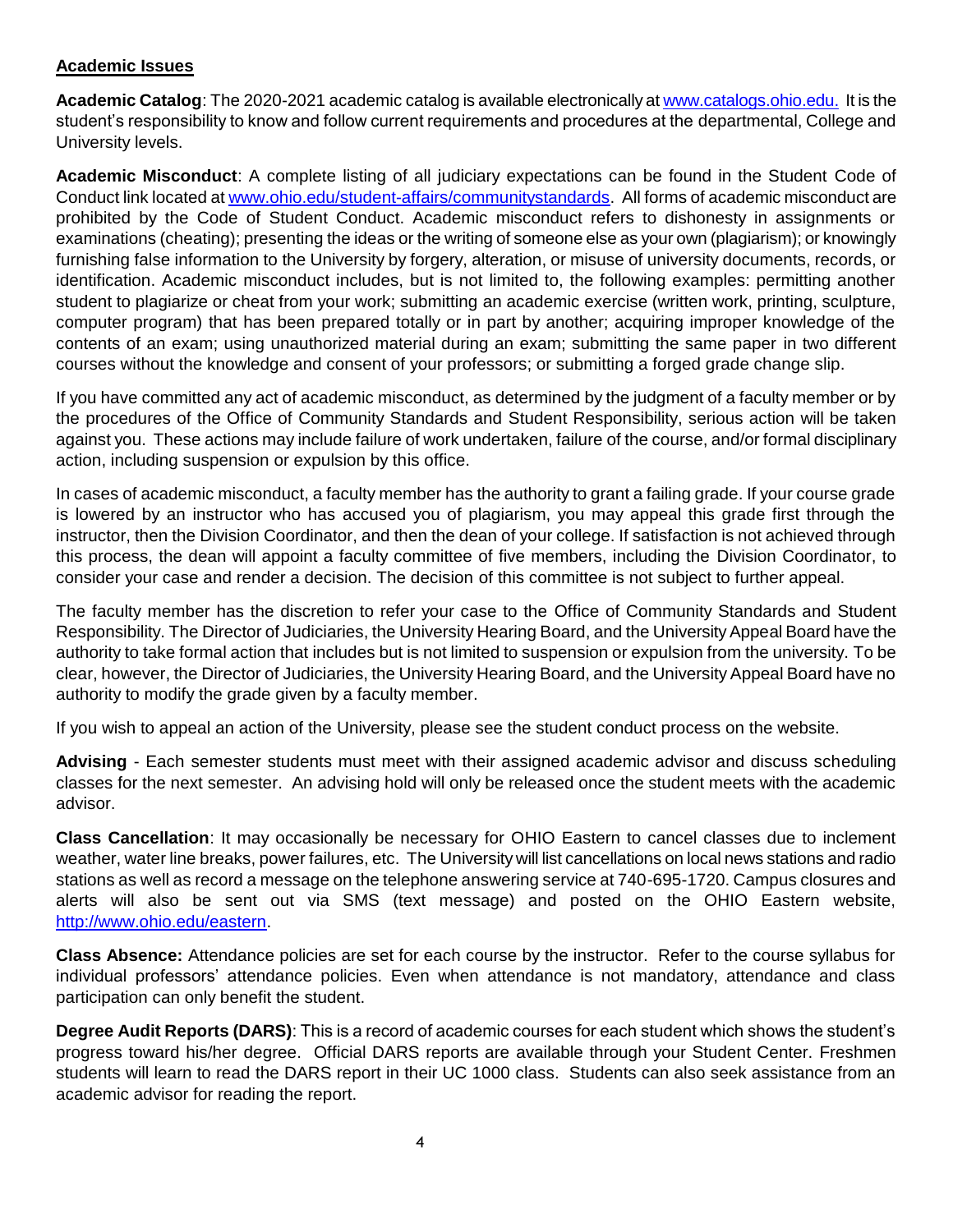**Dropped from a Class**: If a student does not meet the pre-requisite for a particular class, the Registrar's Office has the authority to drop the student from the class. Pre-requisites for classes can be found in the OHIO Catalog. Students who are administratively dropped from a class will receive notification by e-mail.

**Grades**: Students can obtain their grades through the MyOhio student portal.

**Grievance:** Students should see the Division Coordinator, located in Room 305, to initiate a grievance process.

**Incompletes "I"**: Students who do not complete course requirements in the allotted time may be given an extra amount of time to complete the work by the instructor. The student has two weeks into the next semester of enrollment to complete the work. If the "I" grade is not changed by the professor by the appropriate deadline, the grade will be automatically changed to an F and will be calculated into the student's grade point average.

**Lab Assistants**: Professors who teach laboratories select academically talented students to assist them in the laboratories. Students who are interested in becoming lab assistants are encouraged to talk to the professors directly.

**Ohio ID:** All students are assigned an Ohio ID that will be used to access various online functions including logging into your Student Center.

**Personal Identification Numbers (PID):** All students are assigned a PID number. This number will appear on your ID card and your DARS report.

**Repeating a Course**: Repeating a course is to complete a course more than one time for credit. This can only be done with repeatable courses that are designed to be taken more than once (e.g., ENG 1510, HLTH 2010).

**Re-taking a Course**: A regular course with a fixed content can be retaken to affect the student's GPA. Re-taking a course removes the hours and the effects of the earlier grades from the calculation of the GPA. However, all grades appear on the academic record. The last grade earned is the one used to calculate the GPA, even if it is lower than an earlier grade and only the last instance's credit hours are accepted toward any requirement for graduation. For more information refer to the OHIO Catalog.

#### **Educational Services**

**Academic Advisors**: Academic Advisors are available to help students plan their degrees and prepare class schedules. Advisors are also available to check progress toward graduation requirements. Please schedule an appointment to see your advisor each semester. Contact information for your advisor can be found in the student center.

**Career Services:** Career Services provides services and resources to support professional growth and leadership skill development for students and alumni. Several opportunities are available in Career Services including career coaching, resume, and network building, developing leadership skills, participating in mock interviews, and attending career fair/job searches. Jamie Clark is the career coach for the Eastern Campus and can be reached at [clarkj10@ohio.edu.](mailto:clarkj10@ohio.edu)

**Computer Services:** Computers are available to students in the computer lab, which is located in the center hallway of the second floor of Shannon Hall. The computer lab functions as an instructional lab and is open for general use. Other computer facilities on campus include the Library and Learning Commons. Student will only be allowed to print out papers in the Library. **The Computer Lab will be unavailable for the fall semester due to the COVID-19 restrictions.**

**eCampus**: Independent and Distance Learning Programs offer courses in a variety of delivery formats and course technologies so students can choose the one that best fits his or her needs and schedule. The four delivery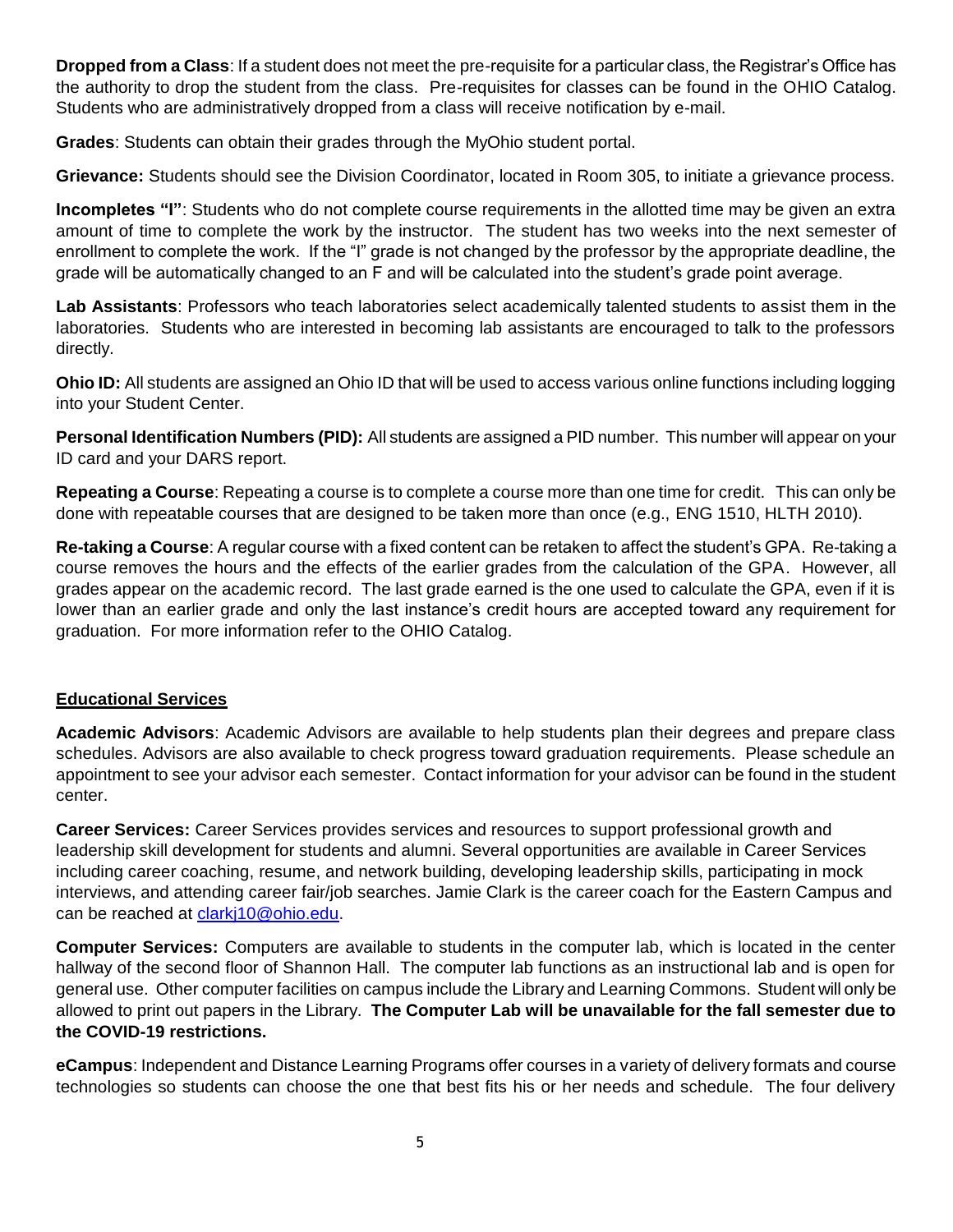formats available are correspondence courses, web courses, course credit by examination and independent learning projects. Students interested in distance learning should visit www.ohio.edu/ecampus/.

**Accessibility Services**: Students with disabilities have a broad range of needs. From tutoring to testing accommodation, Student Services can assist and direct you to the services you need to participate fully in campus life at OHIO Eastern. Please contact Ms. Nina Henderson, Accessibility Coordinator, in the Student Services Office, at 740-699-2515 or hendersn@ohio.edu.

**E-Mail**: Each OHIO Eastern student is provided with a university e-mail account. It is imperative that new students activate the account because important informational correspondence is provided by this means. Throughout the year students will receive grades, registration information, important college and major information, as well as financial aid notifications through the e-mail account. Students can call the Student Services Office for assistance.

**Finger Printing**: The Ohio BCI and the FBI background check is available in the Library. The BCI cost is \$30 and the FBI check is \$32 and both can be done for \$62.00 Appointments must be scheduled by calling Peter Lim at 740-699-2355. Results are mailed to the home address in 7 - 10 business days.

**Grades**: Grades are available approximately one week after the close of the semester. Students can access grades by using his/her student center. Students will need their MYOHIO information to access grades. Students with a financial hold on their account will not be able to access grades until payment is made in full.

**ID Card**: ID cards can be obtained in the Student Services Office, Room 101. ID cards contain the student's PID number and can be used as the student's Library and Learning Commons card and at University events. There is a replacement fee of \$10 for an ID card that is lost or stolen.

**Library Card**: OHIO Eastern uses the student ID card as a Library card. It must be presented each time books are checked out.

**Library**: The Library and Learning Commons provides many resources and services to help students have successful college careers: access to information in both physical and digital formats; research assistance; instruction in library resource use; computers, digital recorder, camcorder, copiers, printers, and scanners; quiet study areas; and, a group study room equipped with a computer and smart board (must reserve in advance to use). The Writing Center, Math Center, and Testing Center are also located here. Please check Website for hours of service.

**Testing Center**: The Testing Center provides a quiet, secure environment for proctored exams. We proctor exams for students with documented disabilities, students taking online/blended classes, or for make-up exams. Students who need to take a proctored exam can schedule an appointment by email: [cecil@ohio.edu;](mailto:cecil@ohio.edu) by phone: 740-699-2519; or, in person at the Library circulation desk.

**Tutoring Services**: Remote tutoring is available via [TutorTrac \(opens in a new window\)\(opens in a new](https://tutoring.aac.ohio.edu/)  [window\)](https://tutoring.aac.ohio.edu/) or by calling the Academic Achievement Center at 740.566.8888. Schedule an appointment with our peer tutors who have expertise in many Ohio University courses. Once you make an appointment, your tutor will send you an email including a link to your tutoring appointment, which will be a [Teams](https://www.ohio.edu/oit/services/collaboration/teams/help) meeting. You and your tutor will be able to use chat, audio and/or video features, share documents, and work together on the whiteboard.

**Writing Lab:** The Writing Lab provides assistance to all students who need aid with essays, term papers, resumes or cover letters. Hours of operation change each semester so please check in the Library and Learning Commons for current hours. Dr. Matthew Holman currently supervises the Writing Lab and can be reached at [holmanm@ohio.edu.](mailto:holmanm@ohio.edu)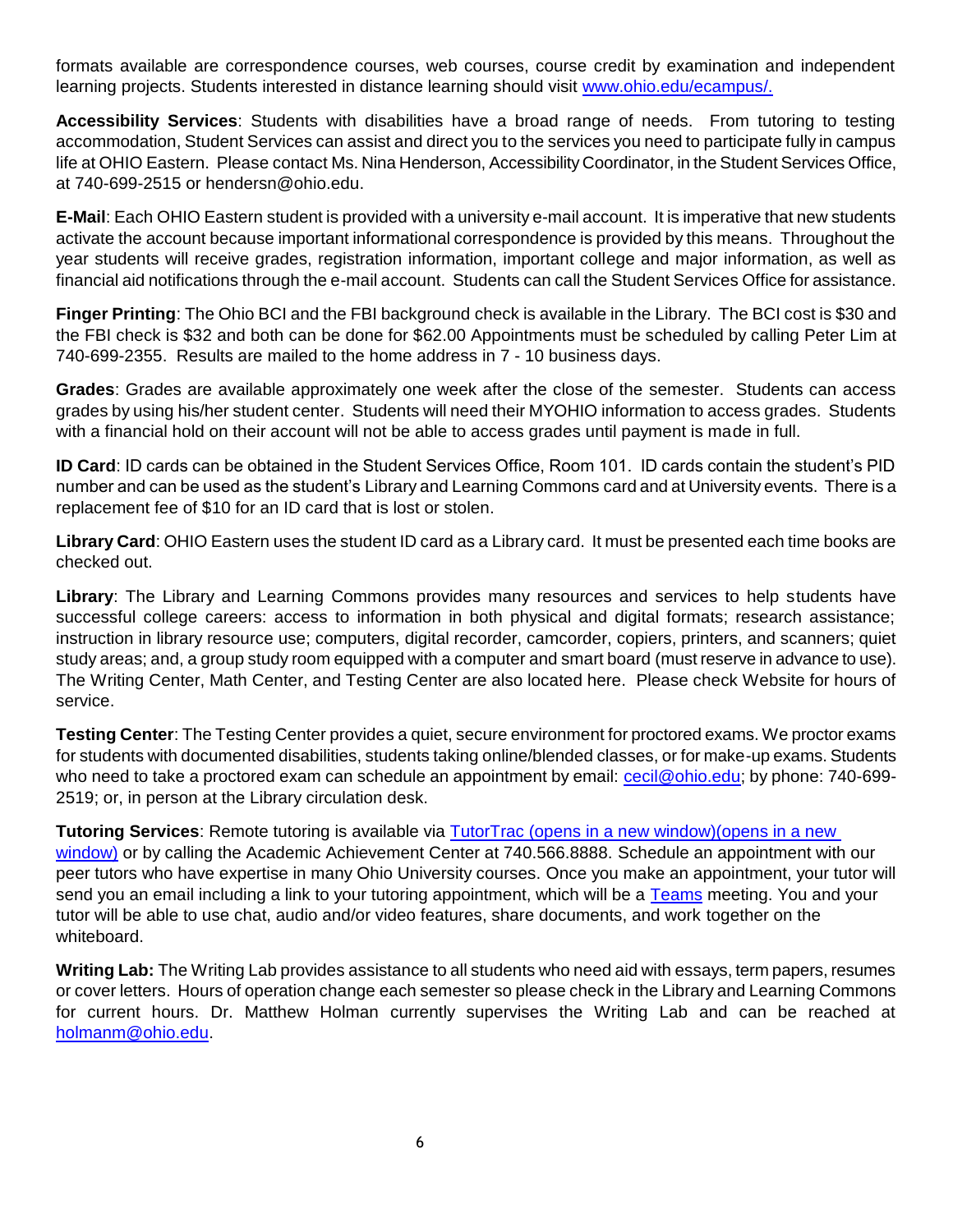**Math Lab:** Student tutors are available for some math courses. Quick questions: Pop in during open hours, available through Microsoft Teams M-TH, from 12 - 1:00 PM and 6 – 7:00 PM [MATH OPEN.](https://teams.microsoft.com/l/meetup-join/19%3ameeting_ZmNmNDhkODQtYWRlMi00MjFjLWI3MzItYzc1ZDVkZTA5OGZk%40thread.v2/0?context=%7b%22Tid%22%3a%22f3308007-477c-4a70-8889-34611817c55a%22%2c%22Oid%22%3a%2216642bab-1b12-4f14-8a76-7ea6aede32fa%22%7d) Individual appointment: Schedule an individualized appointment at [MATH APPT.](https://outlook.office365.com/owa/calendar/OUCMathAppt@catmail.ohio.edu/bookings/) All tutors can assist with MATH D003, D004, D005, 1200, and 1300. Tutoring is also available at select times for Math 1090, 1101/1102, 1350, 2301, and 2500. Other needs or questions: Contact Kimber Lang, OHIO Chillicothe Math Center Director [\(langk@ohio.edu\)](mailto:langk@ohio.edu)

#### **Financial Aid Policies and Procedures**

**Award Letters**: Continuing students will receive financial aid award notification for the next year by e-mail to the students' MYOHIO email account in April. All award letters will be available in the student center. Paper award letters are only sent to new and transfer students.

**Billing Statement**: Upon registering for classes, a student incurs a legal obligation to pay all fees and will be billed for those fees. Each billing statement will include a payment due date. Payment is due on the due date regardless of whether the billing statement is received. Students who pre-register for classes and do not pay the balance by the due date will be assessed a 1.5% late fee on the balance due. For fees and due dates, please see www.ohio.edu/bursar.

**Direct Deposit**: The Office of the Bursar offers direct deposit service for overage/refund checks for students. Instead of mailing a check to the student's home, OU will deposit the funds directly into a checking or savings account. Students must sign-up for direct deposit through their student center.

**Overage**: A refund check is sent to a student when the student's financial aid is greater than his or her tuition and fee charges for a particular semester. Refund checks can be used to purchase books, pay for living expenses, provide necessary transportation, and pay for personal expenses. Direct deposit refunds will be issued beginning the first day of each semester. The Office of the Bursar will process refunds daily for students with direct deposit. Paper checks are issued and mailed each Friday after each term begins.

**Electronic Master Promissory Note (EMPN)**: The EMPN also known as a loan agreement is used to make one or more loans for one or more academic years (up to 10 years). If you are a student borrower under the Direct Loan Program attending a school that is authorized and chooses to make multiple loans under the same MPN for more than one academic year, you will only sign one EMPN. It will be used for all of your loans over multiple academic years. For example, if you enroll in college as a freshman and borrow under the Direct Loan Program for all years of study, you will be able to borrow under this one EMPN for each year enrolled. You can complete the EMPN at [www.studentaid.gov](http://www.studentaid.gov/) which requires your FSA ID username and password.

**Entrance Counseling**: Before receiving a student loan, borrowers must complete an entrance counseling session. This quick and easy interactive counseling session provides useful tips and tools to help you develop a budget for managing your educational expenses and helps you to understand your loan responsibilities. This online entrance counseling session will take about 20-30 minutes to complete and can be accessed at [www.studentaid.gov.](http://www.studentaid.gov/)

**Exit Interview**: Prior to graduating or leaving college, borrowers are required to complete an exit counseling session. This online exit counseling session has been created to make sure that you understand your rights and responsibilities as a Direct Loan borrower. This online exit counseling session will take about 30-40 minutes to complete and can be accessed at [http://www.studentloans.gov.](http://www.studentloans.gov/)

**FSA ID**: The ID serves as your identifier to let you access your personal information in various U.S. Department of Education systems. Students and parents are required to have an FSA ID when completing and signing the FAFSA username and password.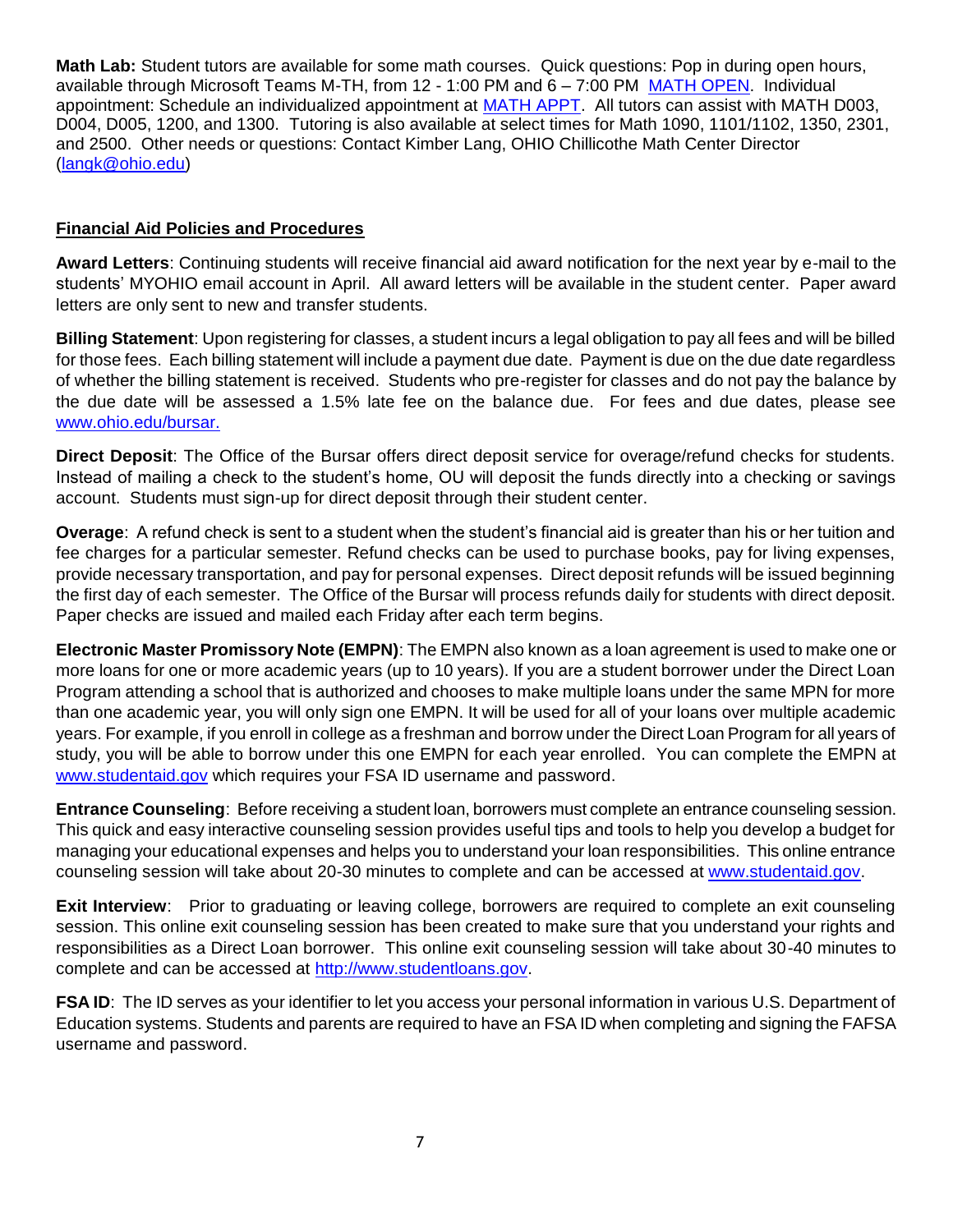**Payment Options:** It is your responsibility to drop all your courses prior to the first day of the term if you do not plan to take them in the current term. Please review the academic calendar for important enrollment dates. You may check your account activity on My OHIO Student Center. A late fee of 1.5% will apply to late payments. Your classes will NOT be dropped for non-payment of current semester tuition/fees **but** will be dropped if payment is on the previous term.

Students: To make an online payment on your student account, login to **My OHIO** portal (Accounts tab) to access your My OHIO Student Center. Under the Finances section select "Make a Payment." This will direct to you to our online payment processor. Please be sure to turn off any pop-up blockers for your browser.

Authorized Users: To make an online payment, login to your "Authorized User" account. Please be sure to turn off any pop-up blockers for your browser.

- eCheck: No service fee is charged for this option. You will need to provide you bank's routing number and your checking or savings account number. If you have questions regarding the correct numbers to use, please contact your financial institution. DO NOT use your debit card number. Dishonored ACH payments and checks are charged a \$25.00 service fee. A returned check hold may be placed on the student's records. This hold will affect registration, grades, transcripts, and diplomas from being processed.
- Credit Card: A processing fee of 2.9% is added to the total payment when paying online. MasterCard, Visa, Discover and American Express are accepted.
- By Mail
	- $\circ$  Payment should be mailed to Ohio University, PO Box 960, Athens OH 45701
	- o Please include your PID number on your check

#### **Satisfactory Academic Progress (SAP) Policy**

In order to receive financial aid, you must make Satisfactory Academic Progress (SAP) as defined by the U.S. Department of Education and OHIO Eastern. Our definition of SAP is different from the University's definition of academic standing. All OHIO Eastern students who have completed a Free Application for Federal Student Aid (FAFSA) and wish to be considered for federal, state, and institutional financial aid must meet the criteria stated in the policy regardless of whether or not they previously received aid. Programs governed by these regulations are:

- Federal Pell Grant
- Federal Work Study (FWS)
- Federal Supplemental Educational Opportunity Grant (SEOG)
- Federal Perkins Loan
- Federal Direct Subsidized Stafford Loan
- Federal Direct Unsubsidized Stafford Loan
- Federal Direct Parent Loan for Undergraduate Students (PLUS)
- Federal TEACH Grant
- Ohio College Opportunity Grant (OCOG)
- Pennsylvania Higher Education Assistance Agency Grant (PHEAA)
- All Ohio University grants
- Some Ohio University Long-term Loan and Short-term Loan Programs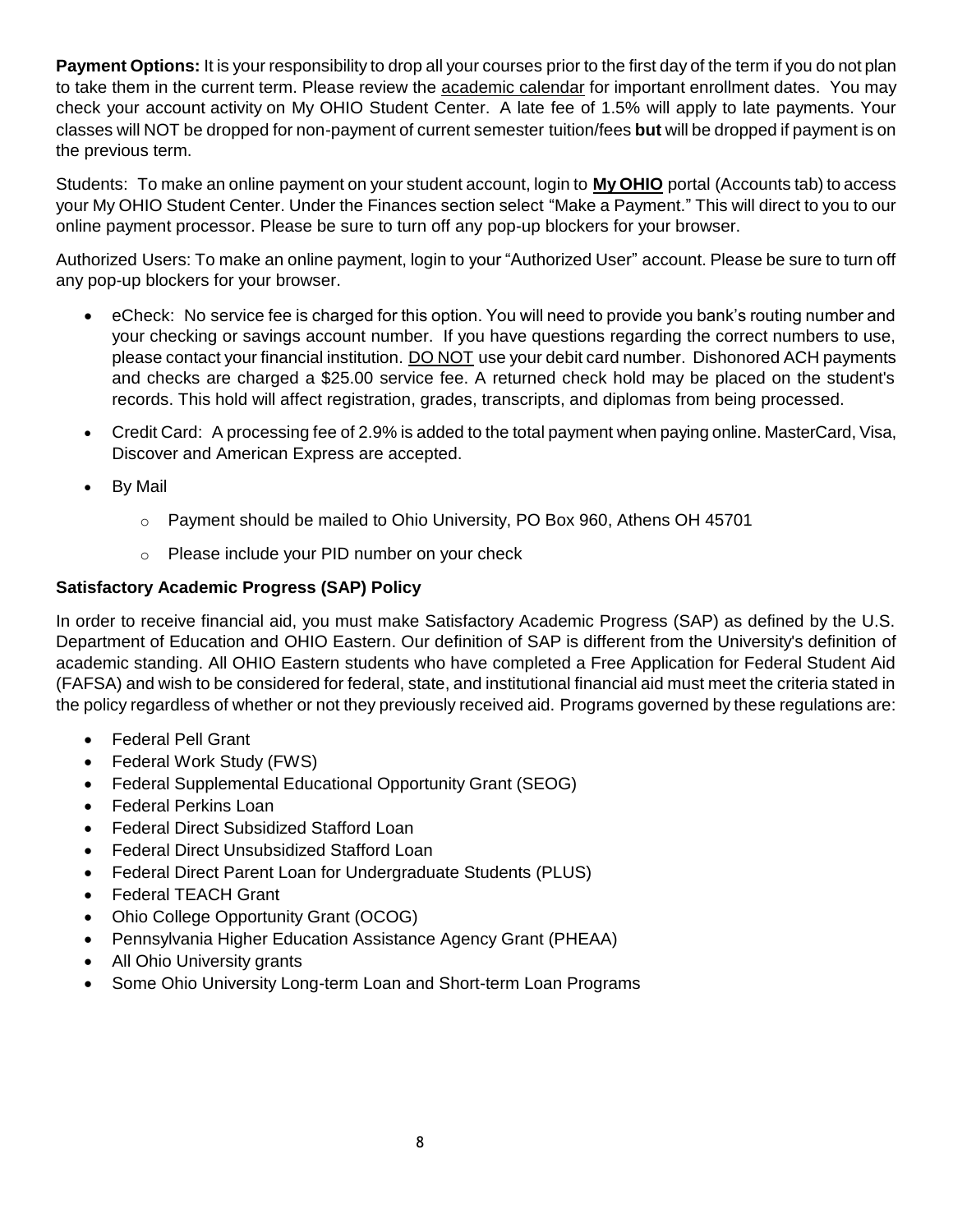Our definition of SAP has three components:

Accumulative Grade Point Average (GPA): A first-year undergraduate must have a 1.75 GPA by the end of his or her first year. This requirement does not consider the number of terms or courses taken. For example, if a firstyear student begins attendance in the spring semester, he or she must earn a 1.75 at the end of that semester because it ends the academic year. Continuing undergraduate students must earn a 2.00 GPA at the end of all remaining years. A graduate student must have a 3.00 GPA at the end of each year.

Maximum Time Frame (MTF): An undergraduate student seeking an associate's degree may remain eligible for financial aid through the first 90 semester hours attempted (associate's degree in nursing is aid eligible through 111 hours), an undergraduate seeking a Baccalaureate Degree can have up to 180 hours to complete a degree and a full-time graduate student can have up to 90 hours to complete a degree.

Minimum Completion Percentage: All students must complete 67% of their courses with a grade of:

A, A-, B+, B, B-, C+, C, C-, D+, D, D-, CR, P, PS, S, T, TP and/or TD. Students are reviewed annually at the end of the academic year. A student who is found to be deficient in one or more components is ineligible for any future financial aid. A student who is ineligible has the right to appeal if there are extreme extenuating circumstances that contributed to the deficiency. Students wishing to appeal are encouraged to review the SAP Appeal Procedures. Appeal forms for Athens campus students can be obtained online. Regional Campus students must visit the Student Services office on their campus.

Appeals are approved for documented extreme situations only – Students who appeal will only be approved for the following federally defined reasons:

- Serious physical or mental illness of the student
- Serious physical or mental illness of the student's immediate family member
- Death of the student's immediate family member
- Other extreme circumstances

The circumstance must have occurred during the time the student struggled academically. All appeals must have documentation of the circumstances claimed in the appeal. Approved appeals can result in no more than one term of financial aid eligibility – Students who have approved appeals are granted one term of financial aid probation. For continued eligibility, students must resolve all SAP deficiencies during this period of probation. Students, who cannot mathematically resolve all deficiencies in one term, may meet with their academic advisor to request an academic plan which outlines the courses needed to successfully progress toward their degree. Students must resolve all deficiencies during completion of their academic plan to regain financial aid eligibility.

**Scholarships**: OHIO Eastern offers several merit-based scholarships. Please visit the Scholarships website at http://www.ohio.edu/eastern/students/scholarships.cfm to view the various scholarships available.

**Scholarship Applications**: Students who wish to be considered for scholarships for the OHIO Eastern Campus must complete a Scholarship Application. For first priority consideration, applications should be returned by January 15. Scholarship Applications are available through your Student Center beginning in December.

#### **Forms and Deadlines**

**ACT Test**: The national test is given at OHIO Eastern several times throughout the academic year. Registration information is available on the web at www.actstudent.org.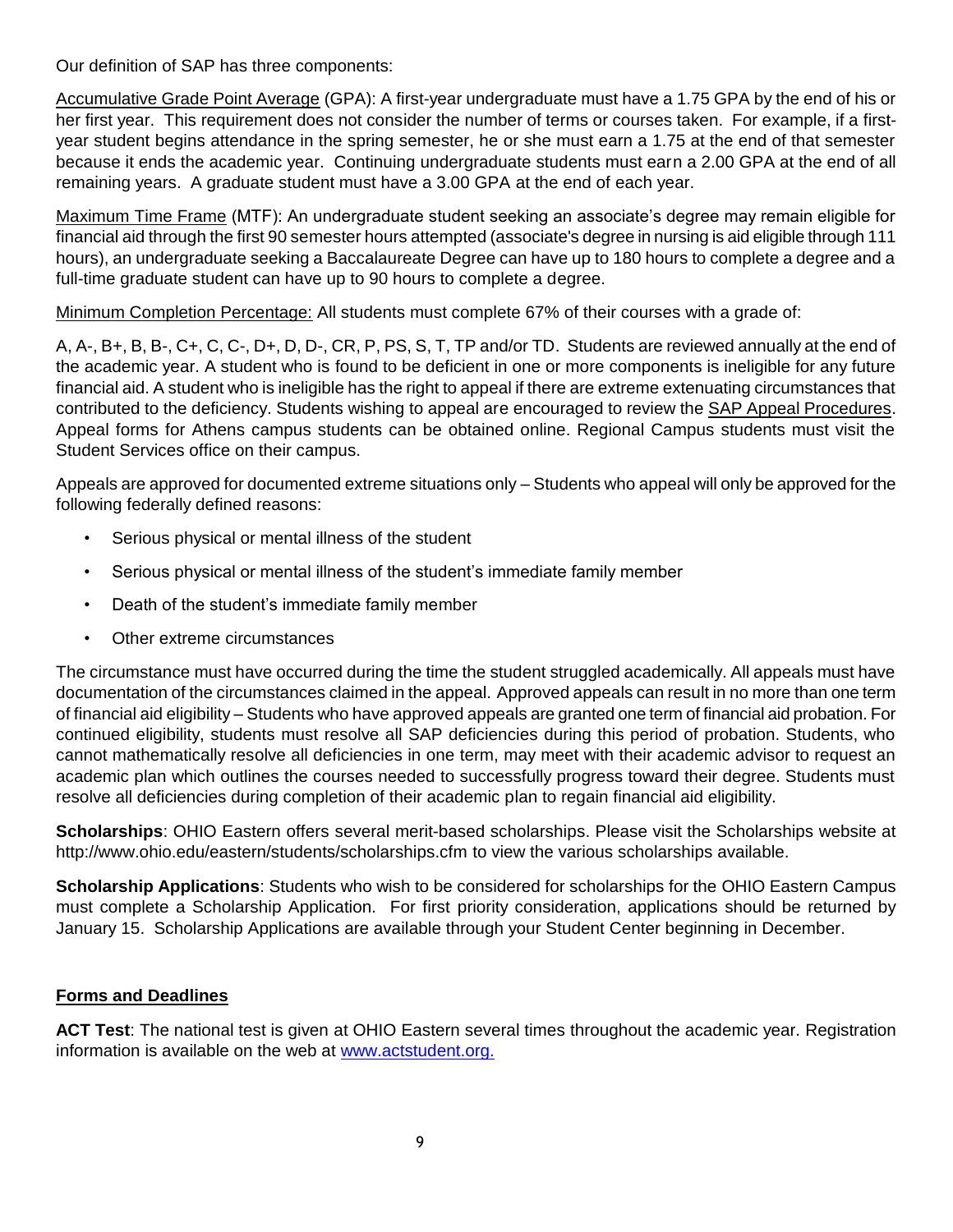**Advocacy Waiver/Legal Fee**: All Athens campus students are automatically billed the \$12.00 Center for Student Advocacy fee. CSA is a non-profit law office that provides legal consultation and representation to Ohio University students who pay the semester fee. For additional information, please refer to the CSA website at www.studentlegalrights.org or call CSA at 740-594-8093. If you wish to waive this fee, complete the waiver through your Student Center under the finance section. Deadlines are listed on your itemized student account.

**Arranged Study**: Students are encouraged to plan their schedules carefully and to take courses when offered on a normal schedule. Under certain circumstances, an arranged study may be approved. An arranged study allows the student the option of taking a class that does not fit into a student's schedule or is not offered in the semester needed. Request for Arranged Study forms can be picked up in the Student Services Office. Students will meet with the professor and the professor will then forward the form for processing.

**Change of Address**: Students can update addresses and phone numbers or contact/emergency information anytime through the demographic section inside the Student Center.

**Change of Name**: Students can update names in the Student Services Office. Documentation (Marriage certificate, divorce decree, etc.) will be required to change a name.

**Changing Your Major**: You can do this online at [https://bit.ly/ProgramUpdateOHIO.](https://bit.ly/ProgramUpdateOHIO)

**Course Permission Slip (online)**: If a student cannot register for a class via his/her My Ohio Student Center, the student will need to request permission to get enrolled into a class. There are a variety of reasons why you may not be able register via the web including the class is full, a pre-requisite has not been met, the semester has started, repeating a course, etc. The Student must first attempt to register for the class before requesting permission, after which time they will see a "Request Permission" link. After the student completes the request, the instructor is notified to approve or deny the request. If approved the student will be notified to finish enrolling using the My OHIO Student Center. The entire process is online.

**Cross Registration Form for Belmont College**: OHIO Eastern and Belmont College have an agreement that any full-time student can cross-register for a class at the other school and have the tuition and fees waived for the fall or spring semester. **There is a life-time limit of two courses that can be cross-registered.** In order to crossregister at BC, an OHIO Eastern student has to be enrolled full-time on the Eastern Campus and the course cannot be offered at OHIO Eastern during the same semester the student wishes to enroll at BC. Applications are available in the Student Services Office.

**Direct Deposit**: Students may apply for direct deposit through the Student Center under the Finance section. A routing number and account number for a checking or savings account will be required to enroll and the student's name must be on the account.

**Dropping a Class After the Tenth Week**: Ohio University policy permits students to drop classes for any reason during the first two weeks of the semester. Further, policy permits students to withdraw from (drop) a class for any reason through the tenth week of the semester. The policy prohibits dropping classes after the Friday of the tenth week (last instructional day of the fifth week for each summer session). Simply not doing well in a class is not considered sufficient reason for dropping the class after the deadline. Students may, however, petition for consideration of exceptional (extreme) cases to their college/regional campus student services offices. The student should bear in mind that petitions will be approved only in extreme cases. (See Academic Policies section, Registration Information, Changing Your Class Schedule After Classes Begin of the Ohio University Undergraduate Catalog or Academic Policies section, Registration Change Procedures of the Ohio University Graduate Catalog.) Students must schedule an appointment with Diann Nickerson, Student Services Manager.

**Faculty Evaluation**: Students are given an opportunity to evaluate faculty members in the last week of the semester. Some of the questions on the evaluation may include clarity of delivery, instructor's enthusiasm, ability to motivate interest in the subject, correlation between examinations and course content, etc. Students are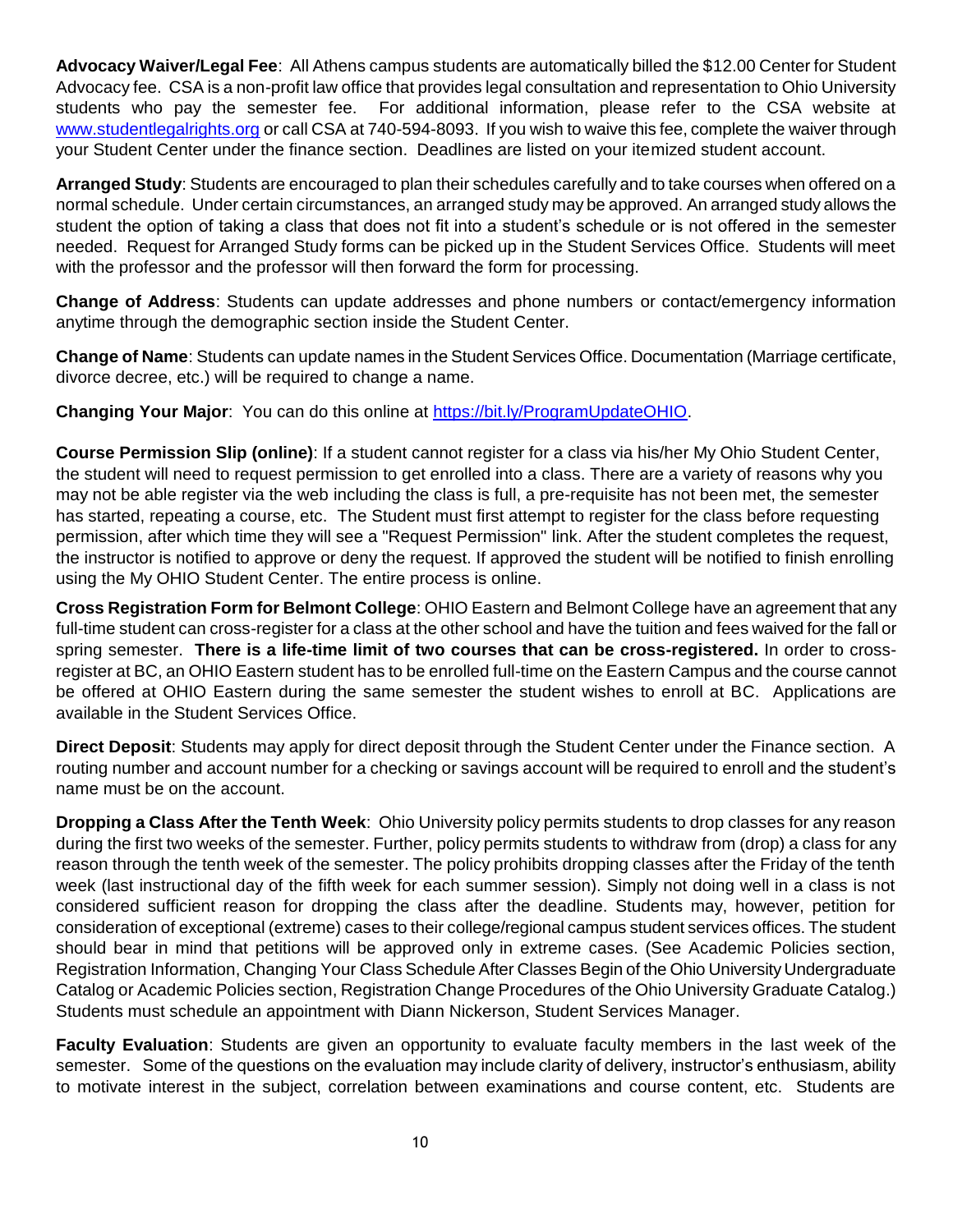encouraged to complete the evaluations so professors can obtain accurate feedback for improving course content and the instructor's pedagogy.

**Graduation Application**: Graduation is not automatic. To graduate, apply online through your Student Center. Applications must be completed no later than the deadline listed for the semester in which graduation is planned. (See Graduation Deadlines and Fees.) Questions about applying for graduation can be directed to graduation@ohio.edu or (740) 593-4196.

**Minors**: If you wish to add a minor to your academic program, you can do this online at [https://bit.ly/ProgramUpdateOHIO.](https://bit.ly/ProgramUpdateOHIO)

**Petition to Take Over 20 Hours**: Students who wish to take a course load of more than 20 hours needs special permission. Students should complete an Over 20 Hours Petition and schedule an appointment to meet with the Student Services Manager, Diann Nickerson, for approval. There are additional tuition fees associated with taking more than 20 credit hours.

**Reinstatement to Colleges**: Students who have been dropped from the University and wish to re-enroll need to apply for reinstatement. Each college in the University has different re-enrollment requirements and processes. Please stop in the Student Services Office to pick up an application and meet with an academic advisor.

**Student Insurance/ Waiver**: All students will be required to undergo a new waiver process for student health insurance fees. The fees will not be removed "immediately" as has been in past years. Rather, students will have their insurance provider information audited/validated by a third-party servicer, ECI. As such, the waiver process may take 5 - 10 business days for validation and removal of the insurance fee. Students will be communicated with along the way. General information about student health insurance can be found at [https://www.ohio.edu/student](https://www.ohio.edu/student-insurance/)[insurance/](https://www.ohio.edu/student-insurance/) Details about the new waiver process can be found on the left menu under WAIVER INFORMATION. Student health insurance fees for 2020-21 vary. Please see website for most up-to-date information.

New undergraduate students will be assessed tuition/fees under the OHIO Guarantee. Regional rates can be found a[t https://www.ohio.edu/bursar/ohio-guarantee-20-21.cfm](https://www.ohio.edu/bursar/ohio-guarantee-20-21.cfm) As is true now, students who "mix and match" courses across campuses will be assigned rates based on where the course is offered.

New undergraduate students beginning will also be assessed a Career and Experiential Learning Fee each semester. This fee is NOT waivable and is \$72 per semester for full time students. The fee applies to both Athens and regional campus students. The fee is listed in the  $4<sup>th</sup>$  column of the tuition rates page at [https://www.ohio.edu/bursar/ohio-guarantee-20-21.cfm](https://www.ohio.edu/bursar/ohio-guarantee-19-20.cfm)

The Career and Experiential Learning Fee provides funding for services and resources that promote students' engagement in career development. The fee provides support for certain internship and other experiential education activities, opportunities for employment upon degree attainment, career and leadership development services and programming, employer recruitment, and alumni professional engagement. Visit the [Career & Leadership](https://www.ohio.edu/careerandleadership/)  [Development Center](https://www.ohio.edu/careerandleadership/) page to learn more about career and leadership development services at Ohio University. (The actual website is [https://www.ohio.edu/student-affairs/careerandleadership/\)](https://www.ohio.edu/student-affairs/careerandleadership/) Jamie Clark is our career coach and can be reached at 740-588-1415 or clarkj10@ohio.edu.

**Substitution Forms**: Students can petition for a waiver or substitution of requirements for graduation. Each college has its own process for getting classes waived or substituted. Please see your academic advisor for substitution questions as well as the forms.

**Transcripts**: The Registrar's Office in Athens prints all transcripts. You can order transcripts online at [www.ohio.edu/registrar/transcri.cfm.](http://www.ohio.edu/registrar/transcri.cfm) Please allow 7 - 10 working days for the transcripts to be processed.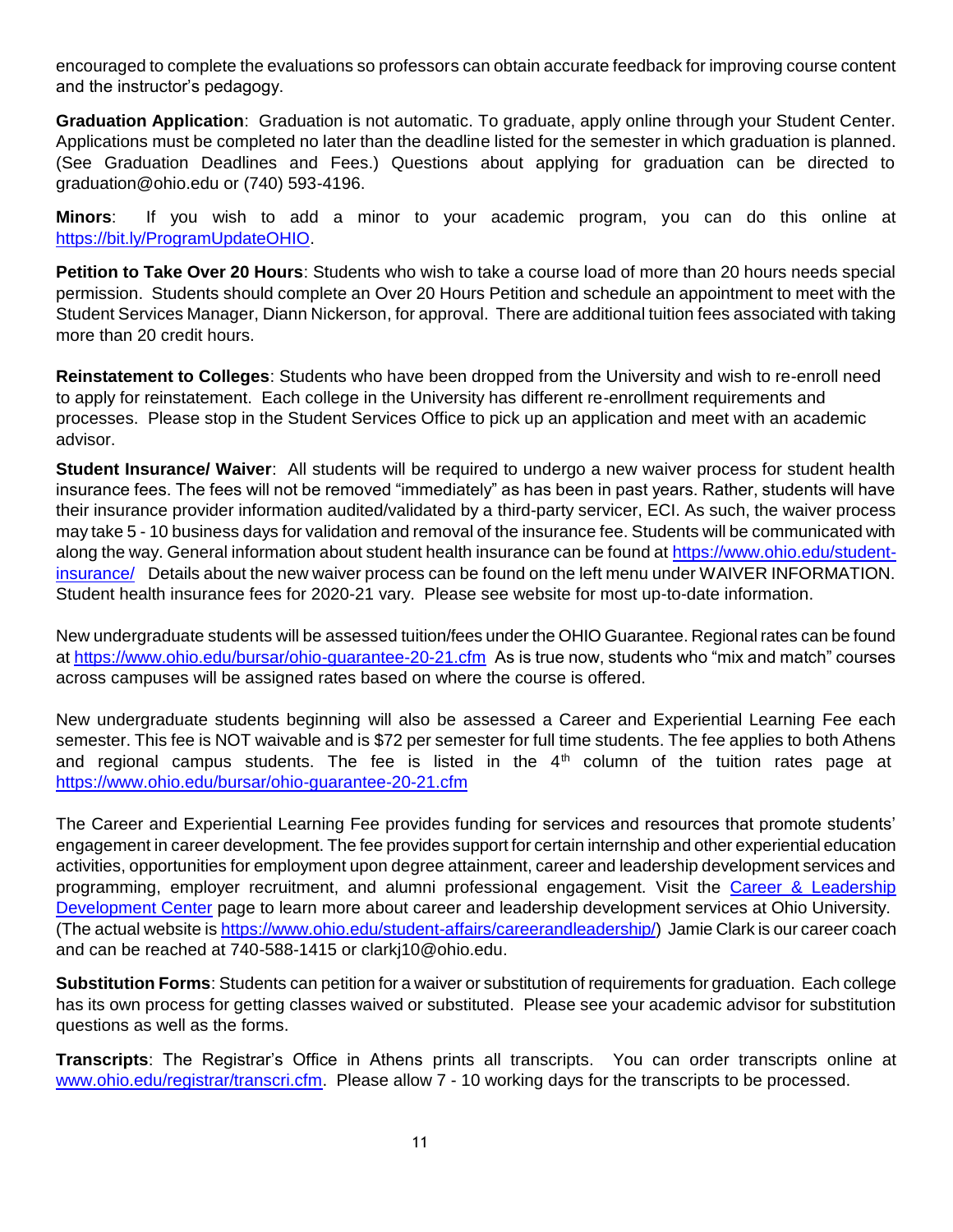#### **Policies and Procedures**

**Adding a Class**: Students can add a class through the Student Center during the first week of classes each semester. Students can add a class after the second week of the semester by obtaining an electronic permission from the instructor. A waitlist is available for some courses. You may sign up for a class waitlist through the Student Center.

**Alcohol Usage**: Use of alcohol at OHIO Eastern is prohibited.

**Gambling**: Gambling is not permitted in any Ohio University building.

**Grade Reports**: Grade availability notices are sent via the student MYOHIO e-mail account and are available online in your Student Center.

**Notice of Non-Discrimination:** Ohio University does not discriminate on the basis of race, color, religion, national origin, sex, disability, sexual orientation, gender identity or expression, age, or military veteran status in its employment practices or in the provision of educational programs and services. The following person has been designated to handle inquiries regarding the University's non-discrimination policies, to receive discrimination/harassment complaints from members of the university community and to monitor the institution's compliance with state and federal non-discrimination laws and regulations:

Dr. Warren Galbreath, Interim Campus Associate Dean Ohio University Eastern Campus 45425 National Road St. Clairsville, OH 43950 740-699-2494

**Parking**: Students are required to park in the lower parking lot on the east side of Shannon Hall. All students must obtain a parking decal from the Student Services Office and place it in the back window of your car. Parking in the faculty-staff lot on the west side of the building is by permit only. Students are not permitted to park in the "Guest Parking" area and are urged to respect all parking rules. Violators will be given a \$20 fine for each violation. Subsequent violations will lead to having the car towed. Replacement decals are available for \$10 charge.

**Withdrawing from the University**: Students who want to withdraw from the University must contact the Student Services Office to complete this process. You will need to meet with an administrator of the University to complete the process. Please see the academic calendar for the last day to withdraw from the University.

**Sexual Harassment Policy:** Ohio University policy prohibits sexual harassment. Sexual harassment may include any unwelcome sexual advance or request for sexual favor, made by an employee, student or agent of the University to a student or employee of the University, which substantially interferes with the person's educational or work performance, or creates an intimidating, hostile or offensive environment. You will find Ohio University's Harassment Policy at [www.ohio.edu/policy/03-004.html.](http://www.ohio.edu/policy/03-004.html)

Examples include:

- unwelcome or uninvited sexual comments or innuendo
- oral, written, or electronic communications that are sexually explicit in nature
- sexually explicit questions, jokes, or anecdotes about gender specific traits
- sexually suggestive sounds, gestures, gifts, or visual materials such as magazines, pictures, posters, photos, cartoons, or drawings
- **EXECT** direct or indirect threats concerning sexual favors or the refusal to consent to sexual favors
- sexual leering, uninvited touching, stroking or gestures
- communication of unsought sexual propositions, requests for dates, or sexual favors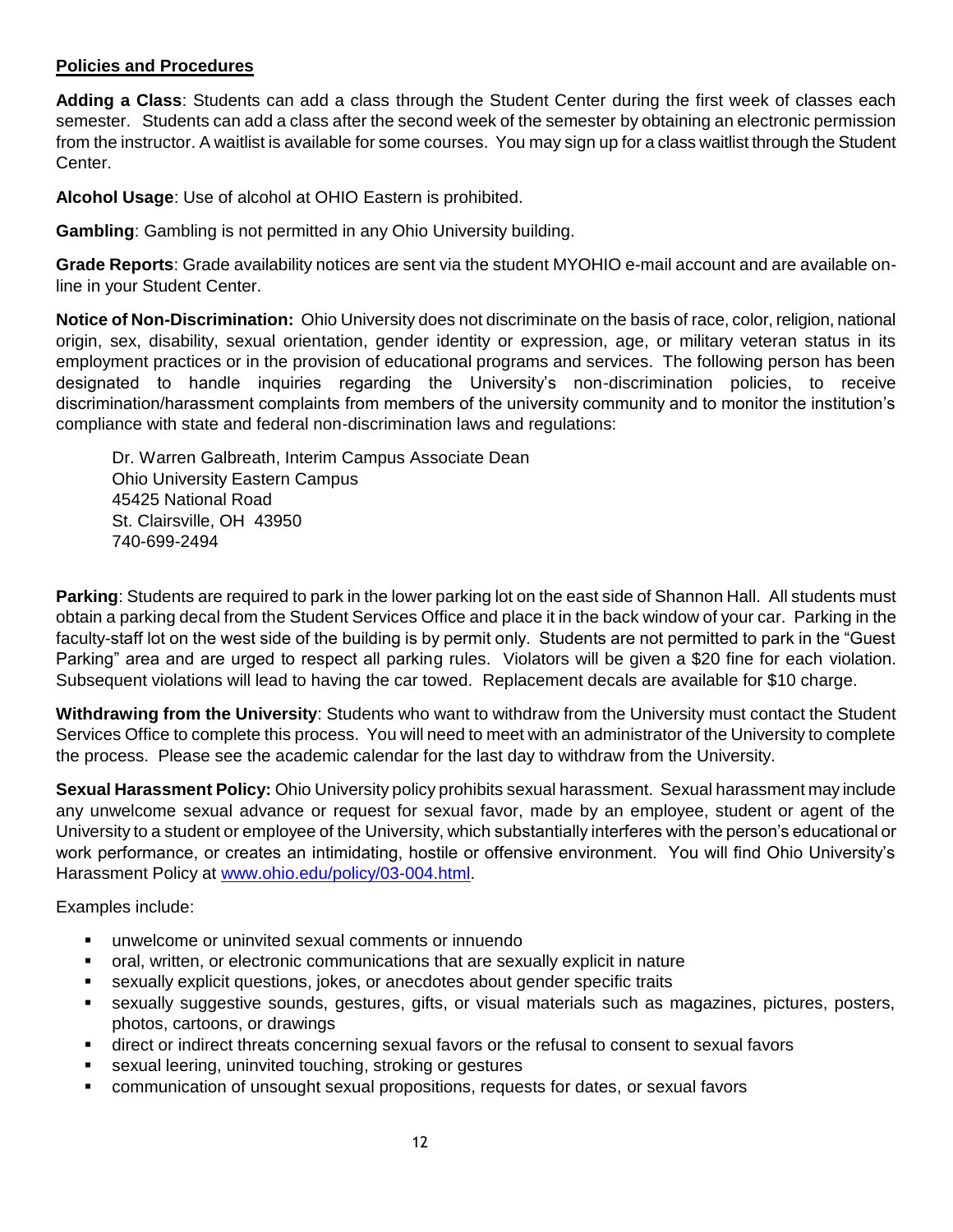Fears are often expressed by people who experience unwanted sexual or gender-based behavior. Do not let these fears stop you from seeking help. You have the right to work in a harassment-free work and educational environment. Supervisors are obliged to foster this climate. University policy prohibits retaliation against individuals who raise such concerns.

Submit sexual harassment complaints to the Office of Equity and Civil Rights Compliance (ECRC). Contact information is as follows:

Lindley Hall 006 Athens, OH 45701

ECRC Phone: 740-593-9140 Title IX Coordinator Title 1X Coordinator Communication CASS FAX: 740-593-9168 Ohio University E-Mail: equity@ohio.edu

**Tobacco Products**: Tobacco products can only be used outside of the buildings in designated areas.

**Waitlists:** Classes that have waitlists available will be identified in Course Offerings with a class note indicating a waitlist is available. Additionally, a class that has a waitlist available will be identified in the My OHIO Student Center by a "Wait list if class is full" checkbox. If a class has a class note in Course Offerings indicating it has a waitlist, but the "waitlist if class is full" checkbox does not appear, it means the waitlist for that class is full (i.e., there are no more spaces available on the waitlist).

By joining a waitlist, you acknowledge you might be enrolled in that class without further notification, as well as your obligation to pay any fees resulting in your registration in the class. Being on a waitlist means that you are on a list of students who will be enrolled automatically in a class if seats become available and you meet all other requirements. Other requirements that could keep you out of a class are:

- you are in another section of the same course and the course does not allow multiple enrollments in the same semester;
- you have another class on your schedule and the time of that class conflicts with the waitlisted class;
- instructor permission is required to get into the class.

This means that if you are on a waitlist, a seat becomes available, and you meet all of the requirements to get into the class, you will be enrolled in the class **without additional notice to you**. You will not be charged for being on a waitlist, but you will be charged if you are subsequently enrolled in that class and the additional enrollment results in an increase in what your fees should be.

Being on a waitlist does not mean you will necessarily be enrolled in a class. Not all students who are on waitlists get into those classes. This could be because they don't meet some additional requirements (as described above) or simply because seats do not become available for the classes. You should not assume you will be enrolled in a class for which you waitlist.

#### **Extracurricular Activities and Groups**

In the past we have had various opportunities for student engagement (see list). However, due to COVID-19 restrictions these opportunities may be limited to remote activities for fall 2020.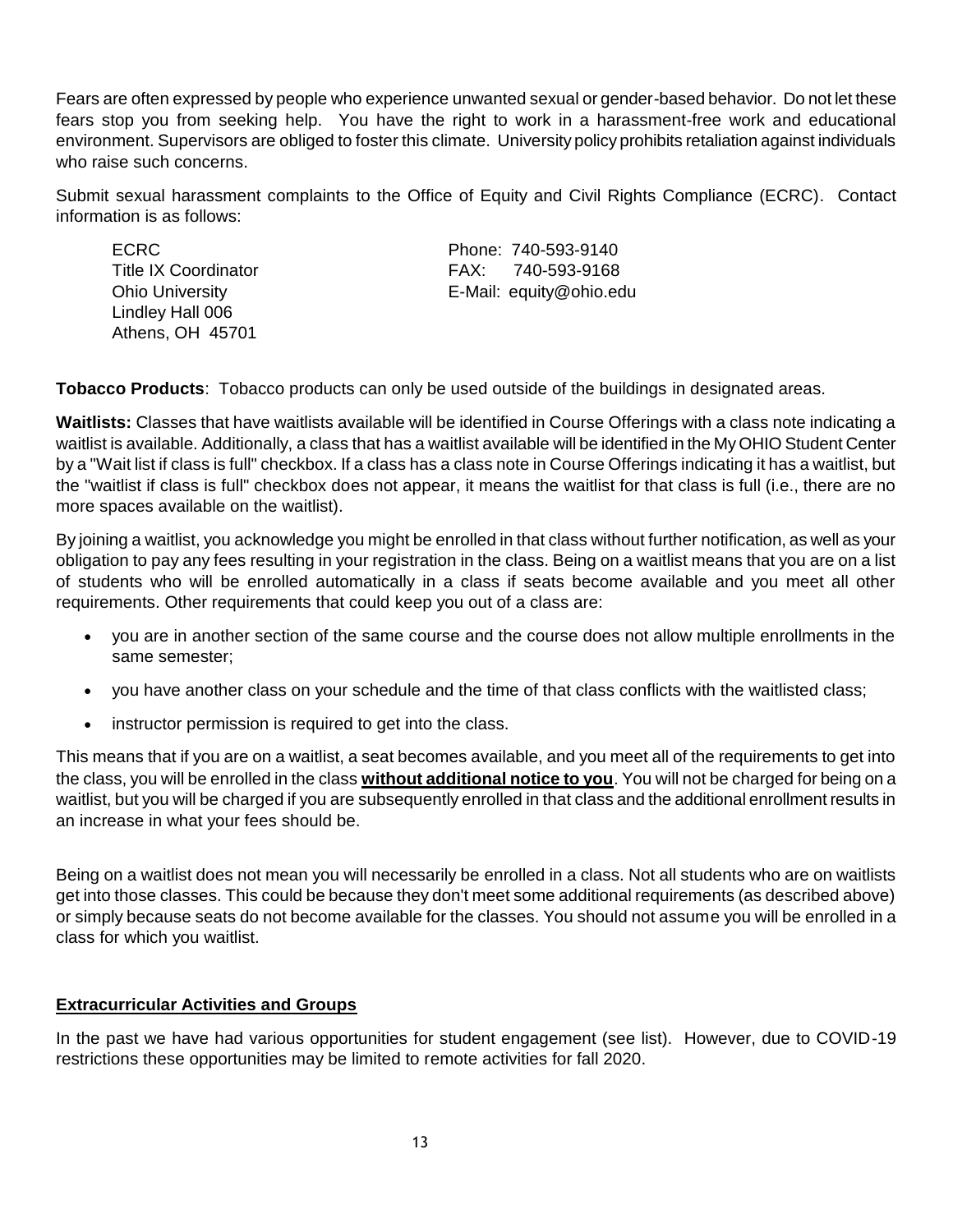**Art Gallery**: The OHIO Eastern Art Gallery holds both professional and student shows nearly year-round. Each show has its own reception and it is available for students to view during posted hours. The public is welcome at all shows. The professional shows also offer the opportunity to purchase various works.

**Cultural Life Committee**: This Committee is responsible for the management and implementation of culturally based programming. The committee is comprised of faculty, staff and a student intern and meet weekly to discuss present and future programming for the art gallery and musical and theatrical productions.

**Exam Week Snacks**: At the end of each semester the Student Services Office provides coffee, snacks and juice to students who are on campus taking exams. The refreshments are usually set up in the lobby of the first floor. Students can look for signs around the building announcing the dates of the exam week food.

**Picnics**: Each fall, the Student Services Office holds a Welcome Back Picnic behind Shannon Hall. The picnic gives students, faculty, and staff the opportunity to interact outside the classroom.

**Theater Productions**: The OHIO Eastern Theater is a student-based, student-driven community theater group made up of OHIO Eastern students and staff as well as community members. The Theatre offers two productions each season. Questions about the Theater, productions, or classes should be directed to the Director of the Theatre, Mr. Dennis Fox.

#### **Miscellaneous**

**Faculty Mailboxes**: Faculty and administrative mailboxes are located in Room 305. Students may leave a message or drop off an assignment for an instructor in his/her mailbox.

**Market C Café:** Located on the First Floor of Shannon Hall, the Café provides breakfast, lunch and snack items for students and employees at a reasonable price.

**ID Cards**: All students, faculty and staff are required to have an official Ohio University identification card. Photos are taken in the Student Services Office during office hours. Replacement ID cards can be obtained for a \$10 replacement fee.

**Lost and Found**: Items lost or found can be turned in or retrieved from the Student Services Office.

**Relocation to the Athens Campus**: OHIO Eastern students can relocate to the Athens campus during any semester as long as they have a grade point average of at least 2.0 and have earned at least 12 credit hours in remediation free courses. Each semester University College hosts a Relocation Day for regional campus students to visit the campus, schedule classes, and meet with academic advisors. Students wishing to relocate to the Athens Campus must register at <https://www.ohio.edu/uc/bso/relocate-day>

**TB Test**: Students requiring a TB test can have it done at the Belmont County Health Department. For more information please visit their website [www.belmontcountyhealth.com](http://www.belmontcountyhealth.com/) or call them at 740-695-1202.

**1957 Lounge**: Located on the first floor, this lounge is often used as the "student lounge" because most students eat, visit, watch TV, play games, or study.

**The McTeague Reading Room:** Located on the west end of the first floor, this lounge is available for students to read, study and have small group discussions. The Room is dedicated in memory to Patricia Ann McTeague, former Ohio University early childhood educator and librarian.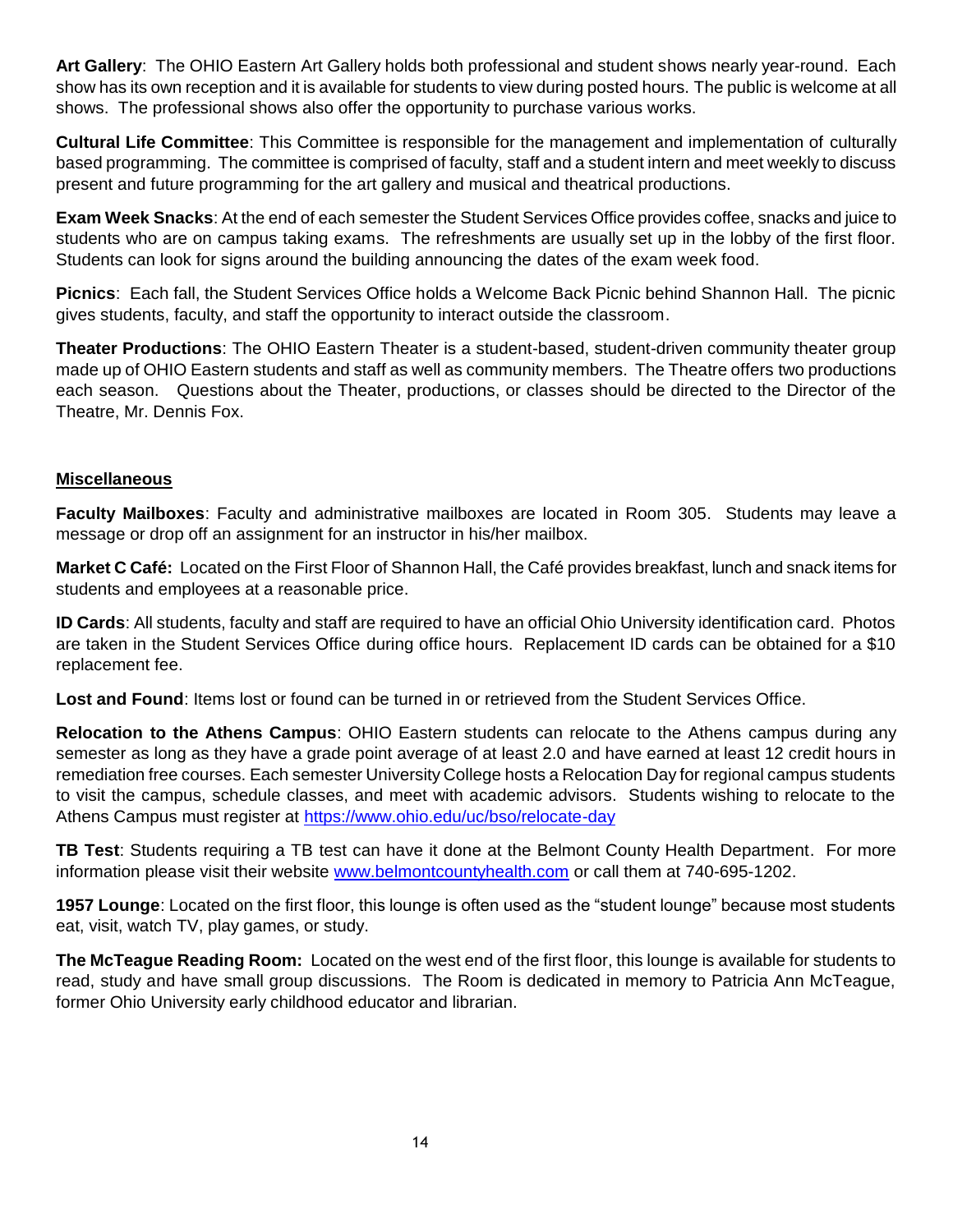#### **Useful Website Addresses and Phone Numbers**

Please feel free to browse these websites. A great deal of information is available on each of these sites.

|  | <b>Colleges:</b> |
|--|------------------|
|  |                  |

| College of Arts & Sciences                         | http://www.ohio.edu/cas             | (740) 593-2845   |  |  |  |
|----------------------------------------------------|-------------------------------------|------------------|--|--|--|
| <b>College of Business</b>                         | http://business.ohio.edu/           | (740)593-2000    |  |  |  |
| College of Communication                           | http://www.ohio.edu/scripps-college | (740) 597-4883   |  |  |  |
| The Patten College of Education and Human Services |                                     |                  |  |  |  |
|                                                    | http://www.ohio.edu/education/      | (740)593-4400    |  |  |  |
| Russ College of Engineering and Technology         |                                     |                  |  |  |  |
|                                                    | http://www.ohio.edu/engineering/    | (740) 593 - 1479 |  |  |  |
| College of Fine Arts                               | http://www.ohio.edu/fine-arts/      | (740)593-1802    |  |  |  |
| College of Health Sciences and Professions         |                                     |                  |  |  |  |
|                                                    | http://www.ohio.edu/chsp/           | (740)593-9334    |  |  |  |
| <b>University College</b>                          | http://www.ohio.edu/uc/             | (740) 593 - 1935 |  |  |  |
| <b>Administrative Offices:</b>                     |                                     |                  |  |  |  |
| <b>Bursar</b>                                      | https://www.ohio.edu/bursar/        | (740)593-4130    |  |  |  |
| <b>Financial Aid</b>                               | https://www.ohio.edu/financial-aid/ | (740) 593-4141   |  |  |  |
| Housing                                            | http://www.ohio.edu/housing/        | (740)593-4090    |  |  |  |
| Registrar                                          | http://www.ohio.edu/registrar/      | (740)593-4191    |  |  |  |